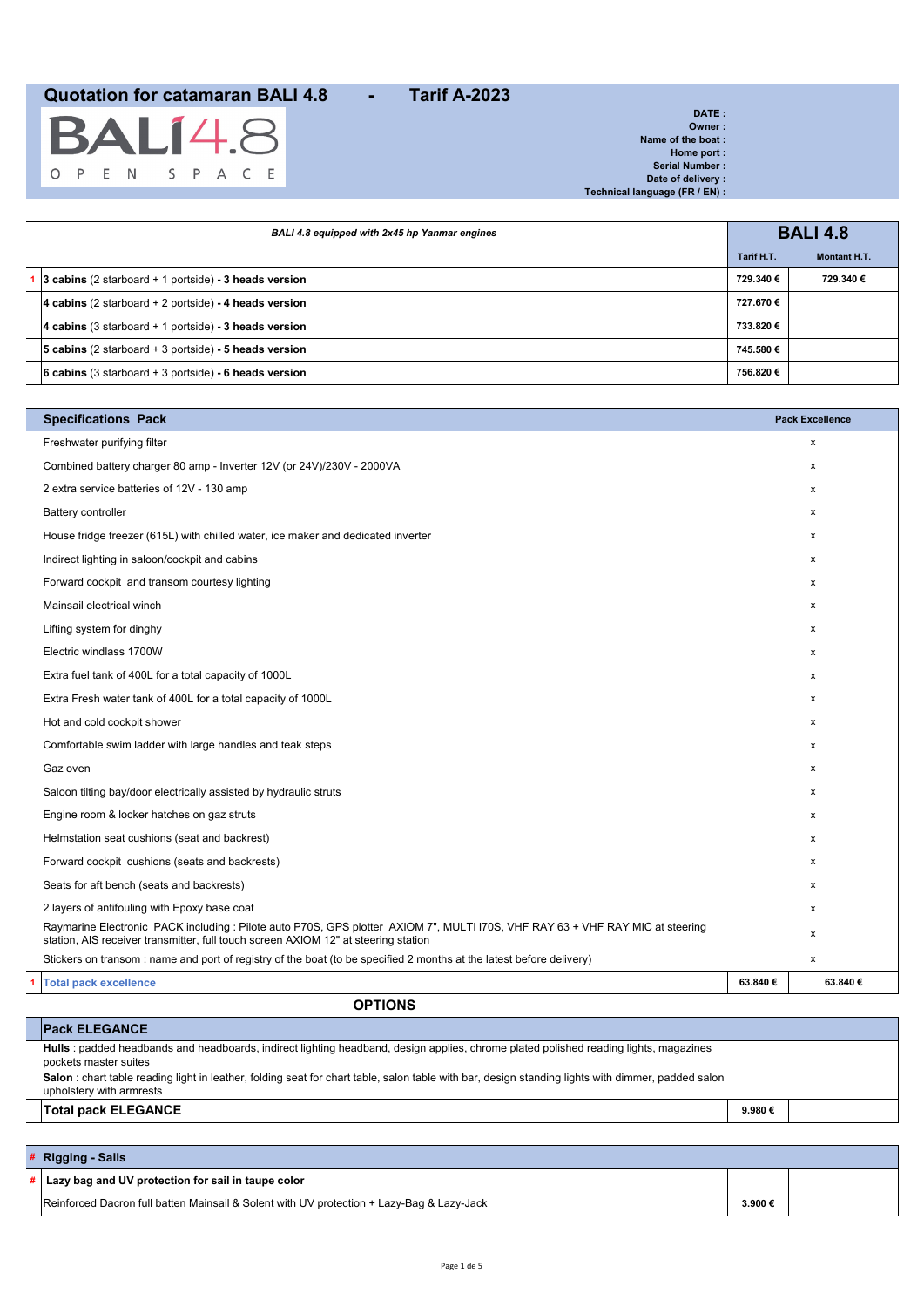

**DATE : Owner : Name of the boat : Home port : Serial Number : Date of delivery : Technical language (FR / EN) :**

| BALI 4.8 equipped with 2x45 hp Yanmar engines                                                                                  |            | <b>BALI 4.8</b>     |
|--------------------------------------------------------------------------------------------------------------------------------|------------|---------------------|
|                                                                                                                                | Tarif H.T. | <b>Montant H.T.</b> |
| Square top reinforced Dacron fully-battened Mainsail with specific fiiting & Solent with UV protection + Lazy-Baq & Lazy-Jacks | 5.850€     |                     |
| Triradial Code 0 (96m <sup>2</sup> ) with anti-rotation cable                                                                  | 7.160€     |                     |
| Asymetric spinaker + sheets                                                                                                    | 6.500€     |                     |
| Aluminum V boom with LED lighting                                                                                              | 12.340 €   |                     |
| Code 0 rigging : bow spirit, furler, bobstays, blocks & deck fitting                                                           | 7.310€     |                     |
| Spinnaker rigging : bowsprit, halyard, sheets, deck fitting & blocks (not necessary if code 0 gear ordered)                    | 5.170€     |                     |
| 2 manual winches for head sails                                                                                                | 3.700€     |                     |
| 2 electric winches for head sails                                                                                              | 7.980€     |                     |
| Electric winch for solent                                                                                                      | 2.940€     |                     |
| Mast in 2 parts                                                                                                                | 1.490 €    |                     |

|  |  | # Mecanics - Safety Equipment |  |
|--|--|-------------------------------|--|
|--|--|-------------------------------|--|

| 2 x Yanmar 57 hp instead of Yanmar 45hp                                                                                                                                                                         | 5.740€  |  |
|-----------------------------------------------------------------------------------------------------------------------------------------------------------------------------------------------------------------|---------|--|
| Kit of two additional alternators 12V 125A                                                                                                                                                                      | 4.540 € |  |
| ZF electric controls instead of cable motor controls                                                                                                                                                            | 10.870€ |  |
| Pair of 3 blades folding propellers                                                                                                                                                                             | 3.280€  |  |
| Electric bow thruster with tunnel                                                                                                                                                                               | 12.410€ |  |
| ONAN Genset generator 7KW 50Hz with soundshield and remote control 230V                                                                                                                                         | 22.560€ |  |
| ONAN Genset generator 11KW 50Hz with soundshield and remote control 230V                                                                                                                                        | 26.630€ |  |
| ONAN Genset generator 9KW 60Hz with soundshield and remote control 120V                                                                                                                                         | 23.590€ |  |
| ONAN Genset generator 13,5KW 60Hz with soundshield and remote control 120V                                                                                                                                      | 28.710€ |  |
| Kit solar panels (500W) : 5 x 100W panels                                                                                                                                                                       | 6.170€  |  |
| Primary 120V electrical system instead of 230V (with boiler, bat.charger, outlets, converter) and pre-installation of electrical connections<br>(coffee machine, microwave, TV, washing machine and dishwasher) | 4.610€  |  |
| Remote control with chain counter at helm station                                                                                                                                                               | 1.080€  |  |
| Safety equipment for 8 with Life-raft (without EPIRB)                                                                                                                                                           | 5.610€  |  |
| Safety equipment for 10 with Life-raft (without EPIRB)                                                                                                                                                          | 6.320€  |  |
| Safety equipment for 12 with Life-raft (without EPIRB)                                                                                                                                                          | 6.510€  |  |
| Extra for 2 layers of tropical antifouling with Epoxy base coat instead of standard                                                                                                                             | 3.410€  |  |

| # | Comfort |  |
|---|---------|--|
|---|---------|--|

| Reverse cycle aircond. in hulls (3 cabins version) 230V/50Hz                              | 30.150€   |  |
|-------------------------------------------------------------------------------------------|-----------|--|
| Reverse cycle aircond. in hulls (4 cabins version : 2 starboard + 2 portside) 230V/50Hz   | 32.240 €  |  |
| Reverse cycle aircond. in hulls (4 cabins version : 3 starboard + 1 portside) 230V/50Hz   | 32.240 €  |  |
| Reverse cycle aircond. in hulls (5 cabins version : 2 starboard $+$ 3 portside) 230V/50Hz | 33.850€   |  |
| Reverse cycle aircond. in hulls (6 cabins version) 230V/50Hz                              | 37.350€   |  |
| Reverse cycle aircond. in salon 230V/50Hz (needs option aircond. in hulls)                | 13.900 €  |  |
| Supplement 230V/60Hz aircond. (US & Japan)                                                | 2.080€    |  |
| Tilting forward windows with locking system in open position                              | 2.160€    |  |
| Central heating system in hulls and salon (incompatible with aircond. option)             | on demand |  |
| Low consumption 12V 105L/H watermaker (solar panels and/or alternators recommended)       | 14.270 €  |  |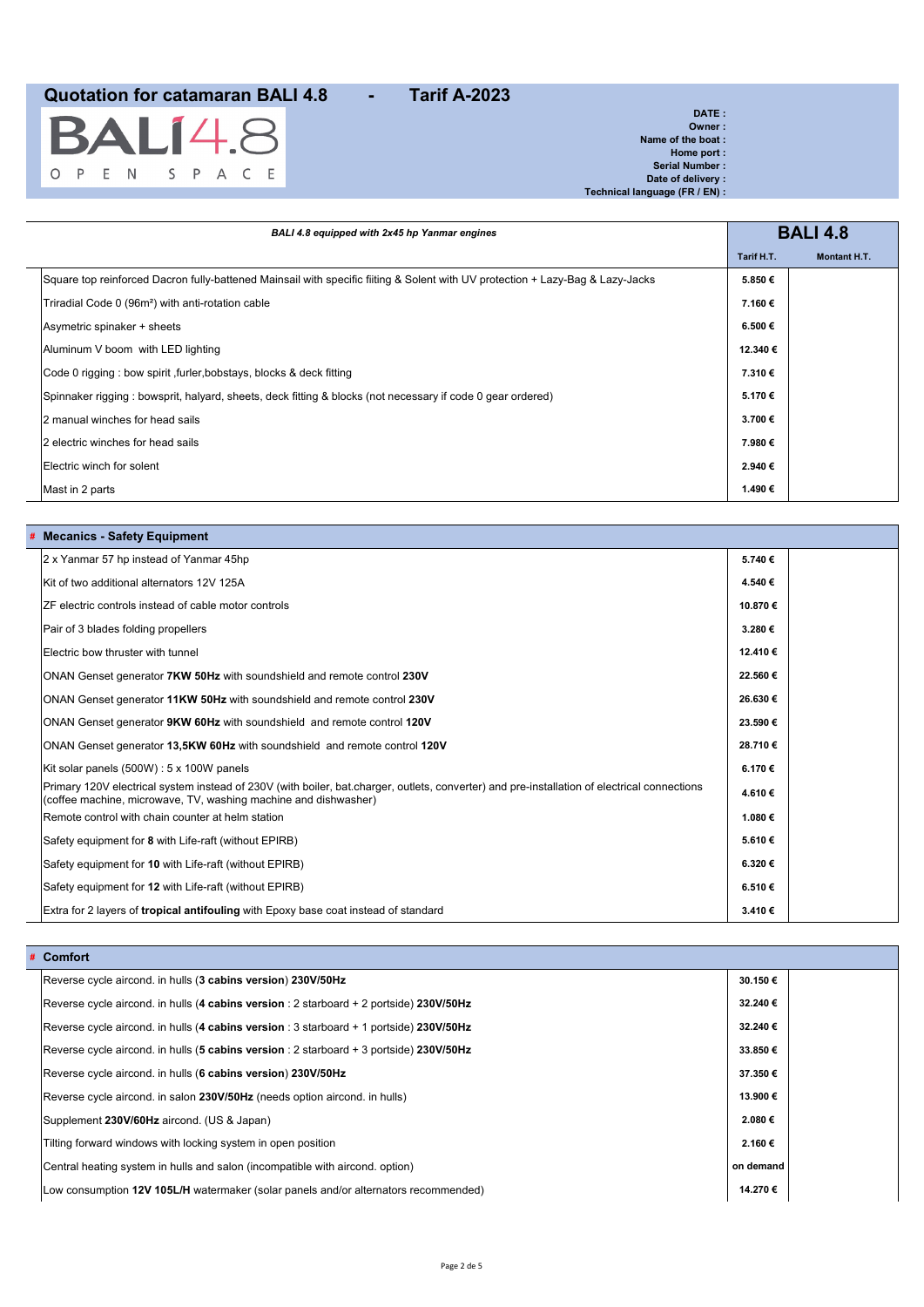

**DATE : Owner : Name of the boat : Home port : Serial Number : Date of delivery : Technical language (FR / EN) :**

| BALI 4.8 equipped with 2x45 hp Yanmar engines                                   |            | <b>BALI 4.8</b>     |
|---------------------------------------------------------------------------------|------------|---------------------|
|                                                                                 | Tarif H.T. | <b>Montant H.T.</b> |
| Watermaker 230V 240L/H (needs genset)                                           | 18.220 €   |                     |
| Watermaker 120V 240L/H (needs genset)                                           | 19.910 €   |                     |
| Large model freshwater electric toilet (specify number and location)            | 1.070 €    |                     |
| Sea water pump at galley & anchor                                               | 1.460 €    |                     |
| 1 fan per cabin and forepeak (specify accoording to choosen version)            | 180€       |                     |
| Dish-washer for 9 sets 230V                                                     | 2.400 €    |                     |
| Micro-wave oven 230V                                                            | 670€       |                     |
| 4 burners cooking hob in glass and large capacity oven instead of standard size | 1.390 €    |                     |
| Pot holders on burner cooking                                                   | 170€       |                     |
| 6 kg washer-dryer 230V (3 or 4 cabins/owners version)                           | 2.370€     |                     |

| Interior setup                                                                                                                     |        |  |
|------------------------------------------------------------------------------------------------------------------------------------|--------|--|
| Portside forepeak layout (shower, head and porthole)                                                                               | 5.150€ |  |
| <b>Starboard</b> forepeak layout (berth, porthole and blackout curtain)                                                            | 3.180€ |  |
| Shower cabin in forepeak <b>portside</b> for <b>5 cabins version</b> (incompatible with forepeak layout)                           | 4.800€ |  |
| Shower cabin in forepeak <b>starboard</b> for <b>4 cabins version</b> (incompatible with forepeak layout)                          | 4.800€ |  |
| Plexiglass blackout pleated blinds, porthole and aft cabin access bay floats (3 cabins version)                                    | 6.260€ |  |
| Plexiglass blackout pleated blinds, porthole and aft cabin access bay floats ( <b>4 cabins version</b> : 2 starboard + 2 portside) | 6.260€ |  |
| Plexiglass blackout pleated blinds, porthole and aft cabin access bay floats ( <b>4 cabins version</b> : 3 starboard + 1 portside) | 6.260€ |  |
| Plexiglass blackout pleated blinds, porthole and aft cabin access bay floats ( <b>5 cabins version</b> : 2 starboard + 3 portside) | 6.440€ |  |
| Plexiglass blackout pleated blinds, porthole and aft cabin access bay floats (6 cabins version)                                    | 6.640€ |  |
| Mosquito screens for portholes (3 cabins version)                                                                                  | 1.910€ |  |
| Mosquito screens for portholes (4 cabins version : 2 starboard + 2 portside)                                                       | 1.910€ |  |
| Mosquito screens for portholes (4 cabins version : 3 starboard + 1 portside)                                                       | 1.910€ |  |
| Mosquito screens for portholes (5 cabins version : 2 starboard $+$ 3 portside)                                                     | 2.070€ |  |
| Mosquito screens for portholes (6 cabins version)                                                                                  | 2.290€ |  |
| Safe box                                                                                                                           | 1.100€ |  |
| Elastomere box spring (3 cabins version)                                                                                           | 1.280€ |  |
| Elastomere box spring (4 cabins version : 2 starboard + 2 portside)                                                                | 1.710€ |  |
| Elastomere box spring (4 cabins version : 3 starboard + 1 portside)                                                                | 2.020€ |  |
| Elastomere box spring ( <b>5 cabins version</b> : 2 starboard + 3 portside)                                                        | 2.070€ |  |
| Elastomere box spring (6 cabins version)                                                                                           | 2.480€ |  |
| Saloon table convertible in coffee table (two telescopic feet)                                                                     | 8.910€ |  |
| Folding seat to be used for saloon/cockpit (specify nbr)                                                                           | 280€   |  |
| 3-seater central sliding bench with storage and cushions                                                                           | 3.530€ |  |
| Bar integrated in salon table with reversible tray : already included in Elegance pack (incompatible with convertible salon table) | 1.030€ |  |
| Club corner instead of daybed (two armchairs and a mini-bar)                                                                       | 3.060€ |  |
| Carpet in cabins (3 cabins version)                                                                                                | 2.770€ |  |
| Carpet in cabins (4 cabins version : 2 starboard + 2 portside)                                                                     | 2.900€ |  |
| Carpet in cabins (4 cabins version : 3 starboard + 1 portside)                                                                     | 3.120€ |  |
| Carpet in cabins (5 cabins version : 2 starboard $+$ 3 portside)                                                                   | 3.280€ |  |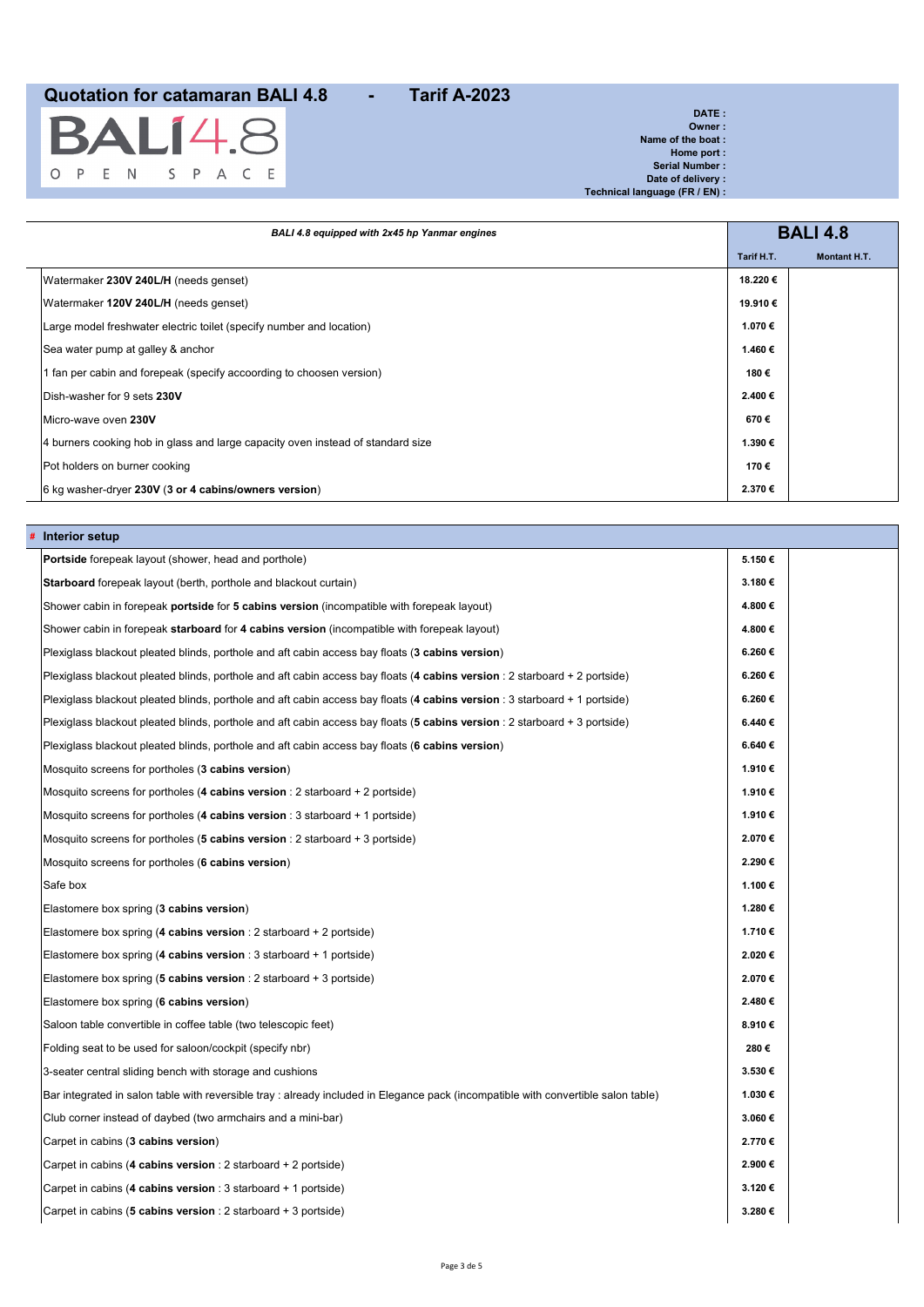

**DATE : Owner : Name of the boat : Home port : Serial Number : Date of delivery : Technical language (FR / EN) :**

| BALI 4.8 equipped with 2x45 hp Yanmar engines                                                                    |            | <b>BALI 4.8</b> |  |
|------------------------------------------------------------------------------------------------------------------|------------|-----------------|--|
|                                                                                                                  | Tarif H.T. | Montant H.T.    |  |
| Carpet in cabins (6 cabins version)                                                                              | 3.640€     |                 |  |
| Certified organic bed linen and made to measure MONA LISON : fitted sheet, duvet, cover, pillows and pillowcases | on demand  |                 |  |
| Certified organic mattress cover, MONA LISON branded                                                             | on demand  |                 |  |

| # Upholstery color |                                                |          |  |
|--------------------|------------------------------------------------|----------|--|
|                    | Indoor and outdoor upholstery color Beige Grey | Standard |  |
|                    | Indoor and outdoor upholstery color Eglantine  | 680€     |  |
|                    | Indoor and outdoor upholstery color Pebble     | 680€     |  |

| <b>Exterior setup</b>                                                                                                      |           |  |
|----------------------------------------------------------------------------------------------------------------------------|-----------|--|
| Hard top with plexi panels and led lights                                                                                  | 48.470€   |  |
| Large fixed Bimini (stainless steel frame, LED, lighting, canvas and clears for excellent view on mainsail) in Taupe color | 17.240€   |  |
| Flybridge upholstery (cushions : seats and backrests)                                                                      | 4.830€    |  |
| Flybridge table with 2 telescopic legs                                                                                     | 1.940€    |  |
| Forward cockpit fixed table                                                                                                | 3.480€    |  |
| Transparent (crystal PVC) and taupe canva kit for flybridge closure (hard top option obligatory)                           | 6.030€    |  |
| Transparent (crystal PVC) and taupe canva kit for flybridge closure (large bimini option obligatory)                       | 6.600€    |  |
| Sun awning color Taupe for forward cockpit + topping lift                                                                  | 5.330€    |  |
| Aft color Taupe cockpit sun awning                                                                                         | 1.760€    |  |
| External roof curtains for sun protection of the saloon (White Batyline fabric)                                            | 2.450€    |  |
| Set of protection for steering console Taupe                                                                               | 720€      |  |
| Set of folding sun loungers foredeck                                                                                       | 3.720€    |  |
| Flybridge sunbathing cushions (with backrests)                                                                             | 3.290€    |  |
| 4 big comfortable pillows                                                                                                  | 1.520€    |  |
| Natural teak on rear platform, aft cockpit and transom                                                                     | 17.730€   |  |
| Natural teak on forward cockpit                                                                                            | 5.630€    |  |
| Natural teak fly and access steps to fly                                                                                   | 7.170€    |  |
| Covering                                                                                                                   | on demand |  |
| Permanent transom protection                                                                                               | 770€      |  |
| Stern spring cleats (option incompatible with hydraulic rear platform)                                                     | 530€      |  |
| Polywood outbord engine bracket on aft beam                                                                                | 540€      |  |
| Foldable composite gangway 2,80m with stanchions, bag & female deck fitting                                                | 3.650€    |  |
| LED submarine lighting blue under each transom (4 spots)                                                                   | 4.640€    |  |
| Plancha with gas installation                                                                                              | 1.960€    |  |
| Electrical davit                                                                                                           | 4.190€    |  |
| Hydraulic aft platform                                                                                                     | 48.870€   |  |
| $3,40$ m hypalon dinghy (max size) without console + outboard 20 hp + slings                                               | 14.180€   |  |
| Set up when dinghy provided by the owner (max load equipped 300kg)                                                         | 970€      |  |

**# Electronics - Hifi**

Southern hemisphere compass **70 €**